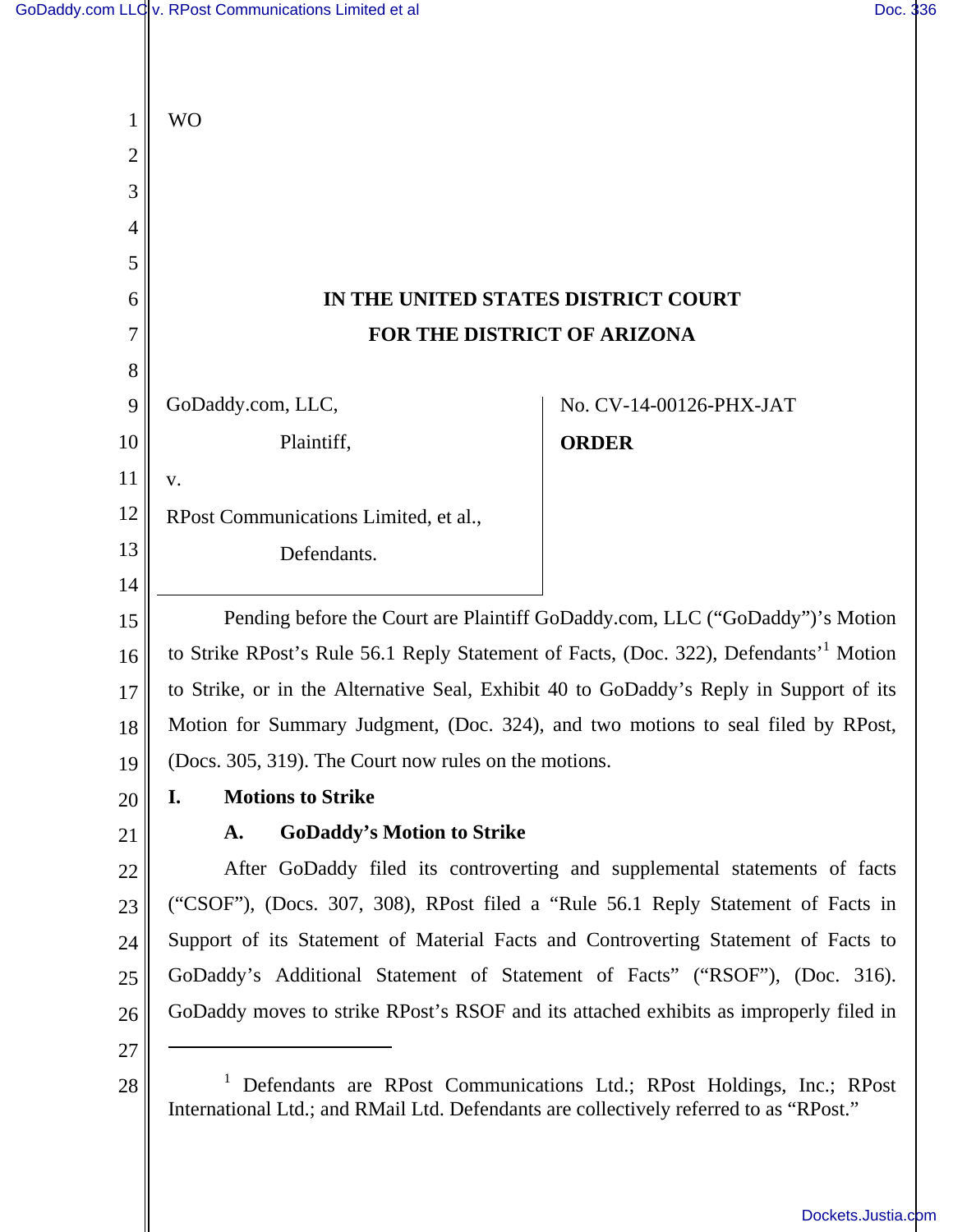violation of the Local Rules of Civil Procedure for the District of Arizona ("Local Rules"). (Doc. 322). GoDaddy does not oppose or object to RPost correcting errors in the record, but insists that RPost must do so by filing a Notice of Errata. (*Id.* at 3).

4 5 6 7 8 9 In response, RPost (1) filed a Notice of Errata to correct several errors in the record, (Doc. 330); (2) argued that it should be allowed to provide evidence to rebut two false statements made by GoDaddy in its CSOF, (Doc. 331 at 4–5); (3) contended that it should be permitted to file additional documents to cure evidentiary objections made by GoDaddy to RPost's original statement of facts ("SOF"), (*id.* at 6–7); and (4) rescinded the remainder of its RSOF, (*id.* at 7).

10 11 12 13 In reply, GoDaddy argued that RPost failed to set forth sufficient reasons to deviate from the Local Rules and should have objected to GoDaddy's CSOF in the body of RPost's reply brief and attached the proper documentation to its opening brief. (Doc. 335 at 2–4).

14

19

20

21

22

23

24

25

26

27

28

1

2

3

## **1. Legal Standard**

15 16 17 18 The Local Rules do not permit a party moving for summary judgment to file a separate statement of facts in response to the non-moving party's statement of facts. *See Isom v. JDA Software Inc.*, 2015 WL 3953852, at \*1–2 (D. Ariz. June 29, 2015); LRCiv 7.2(m)(2). As the Court has explained,

> Local Rule of Civil Procedure 56.1(a) requires the party moving for summary judgment to file a separate statement of facts with its motion. The non-moving party must then file a statement, separate from its memo, that specifically responds to each of the moving party's statements of fact and that sets forth any additional facts that make summary judgment inappropriate. Local Rule 56.1 does not provide for a reply statement of facts or a response to the non-moving party's separate statement of facts.

> In fact, Local Rule  $7.2(m)(2)$  provides that any objection to the nonmoving party's statement of facts must be made in a reply memorandum, and cannot be presented in a separate responsive memorandum. . . .

 The Local Rules do not contemplate attaching additional exhibits to replies in support of summary judgments or filing a separate response to the non-moving party's statement of facts. This is consistent with the moving party's need to show no genuine issue of material facts exists and that there is no need for a trier of fact to weigh conflicting evidence, assuming the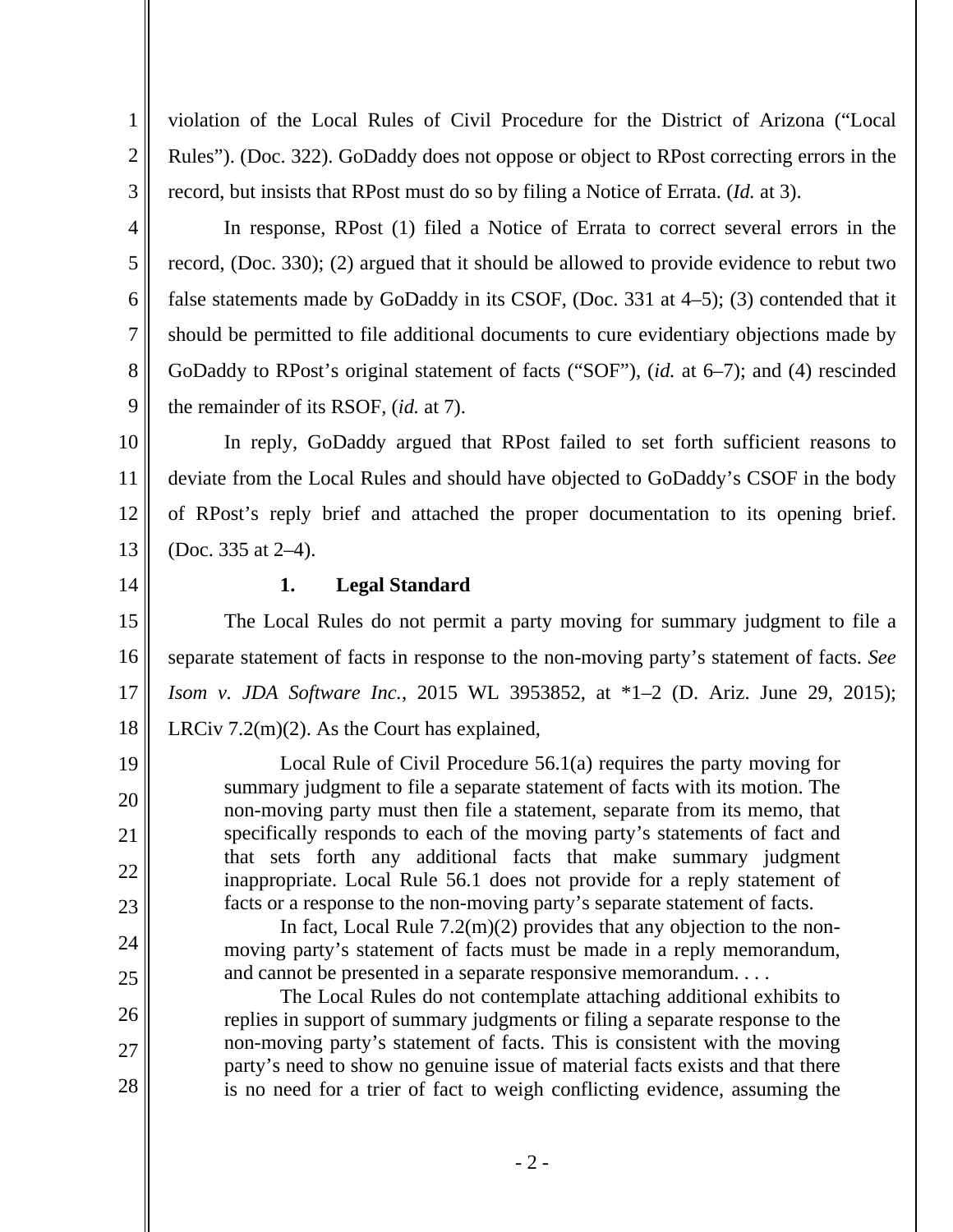1 2

3

4

5

6

7

8

9

10

11

12

13

14

15

16

17

18

19

20

21

22

23

24

25

26

27

28

non-moving party's evidence is true.

*Kinnally v. Rogers Corp.*, 2008 WL 5272870, at \*1–2 (D. Ariz. Dec. 12, 2008) (internal citations and quotations omitted). The Court described the rationale behind Local Rule

 $7.2(m)(2)$  as follows:

 Explicating the logical possibilities for a supplemental statement of facts demonstrates why Defendant's argument must fail. Each of Plaintiff's supplemental facts necessarily must fall into one of the following categories: (1) not material to deciding the motion, (2) material to deciding the motion and disputed, or (3) material to deciding the motion and undisputed. A movant is not prejudiced by not responding to facts falling into the first category because a court does not consider immaterial facts in ruling on a motion for summary judgment. Nor is a movant prejudiced by not responding to facts falling into the second category because disputed facts serve to defeat the motion for summary judgment. Defendant in its unauthorized response disputes a number of Plaintiff's supplemental facts; if just one of these facts is material to deciding the motion, then Defendant has necessarily defeated its own motion. Thus, Defendant can gain nothing by disputing these facts. Finally, a movant is not prejudiced by not responding to facts falling into the third category because the movant's agreement that these supplemental facts are undisputed merely further supports the non-movant's position.

*Isom v. JDA Software Inc.*, 2015 WL 3953852, at \*1 (D. Ariz. June 29, 2015) (internal citations omitted).

# **2. Analysis**

 To begin, RPost draws on the Court's prior statement that a moving party may not file a reply statement of facts "assuming the non-moving party's evidence is true." (Doc. 331 at 4) (citing *Kinnally*, 2008 WL 5272870). According to RPost, it should be permitted to supplement the record to provide evidence showing that GoDaddy's CSOF Nos. 95 and 104 are, in fact, false. *See* (*id.*) Notwithstanding, the Court will deny RPost's request for the simple reason that it does not find CSOF Nos. 95 and 104 to be "material" for deciding RPost's motion for summary judgment. When and to whom RPost disclosed the California lawsuits during the *Amazon* litigation has no bearing on GoDaddy's fraudulent misrepresentation claim in this case. As expressed above, "[a] movant is not prejudiced by not responding to facts falling into the first category because a court does

- 3 -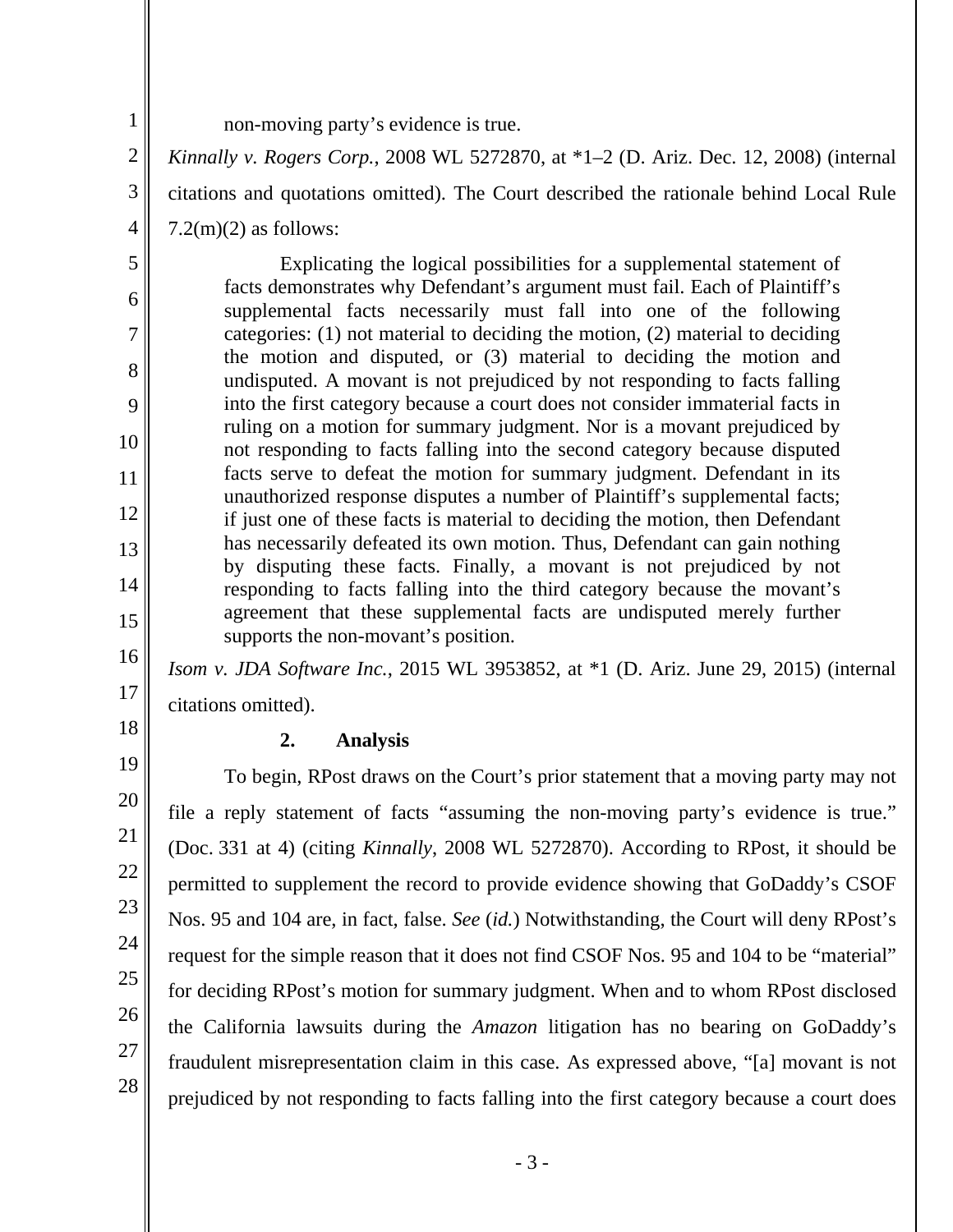not consider immaterial facts in ruling on a motion for summary judgment." *Isom*, 2015 WL 3953852, at \*1 (citing *Quanta*, 2014 WL 1246144, at \*3); *see Burch v. Regents of the Univ. of Cal.*, 433 F. Supp. 2d 1110, 1119 (E.D. Cal. 2006). Here, the Court concludes that GoDaddy's CSOF Nos. 95 and 104 are immaterial to Count I of its FAC.

1

2

3

4

5 6 7 8 9 10 11 12 13 14 15 16 17 18 19 Next, RPost insists that it should be granted leave to "cure" several of GoDaddy's evidentiary objections to RPost's SOF by submitting a supplemental declaration by Zafar Khan, RPost's Chief Executive Officer ("Khan Declaration II"), and supporting documents. (Doc. 331 at 6–7). GoDaddy objected to RPost's SOF Nos. 2–8, 10–12, and 14–19 (the "Disputed SOFs") based on Federal Rule of Evidence ("FRE") 1002, which requires a party to prove the contents of a document by producing the original document itself, in addition to authentication and hearsay grounds. (Doc. 307). In the Disputed SOFs, RPost relied solely on previously filed declarations of Mr. Khan ("Khan Declaration I") and John K. Fitzgerald ("Fitzgerald Declaration"). *See* (Doc. 285 at 2–4) (citing Docs. 58, 59, & 59-1). Neither of these declarations cite to or attach the documents RPost now affixes to the proposed Khan Declaration II, namely, a purchase and sale agreement, (Doc. 318-1); an assignment of patent rights from Authentix Authentication Technologies, Ltd. (Doc. 318-2); a promissory note, (Doc. 318-3); a termination of exclusive patent licensing agreement, (Doc. 318-4); and two exclusive patent licensing agreements, (Docs. 318-5; 318-6).

20 21 22 23 24 25 26 27 28 GoDaddy makes two primary contentions as to why the Court should deny RPost's request to file these documents. First, GoDaddy argues that RPost "should have" affixed the documents to its opening brief. (Doc. 335 at 4). Second, GoDaddy contends that the attached documents "are not the versions produced in this case as they either do not bear a Bates Label at all or are labeled from a different matter." (*Id.*) Initially, the Court agrees that RPost "should have" attached these documents to its original motion for summary judgment. Nonetheless, the Court will grant RPost's request for leave to file the Khan Declaration II and the attached documentation. To avert any possible prejudice to GoDaddy, the Court will afford GoDaddy the opportunity to respond to the documents.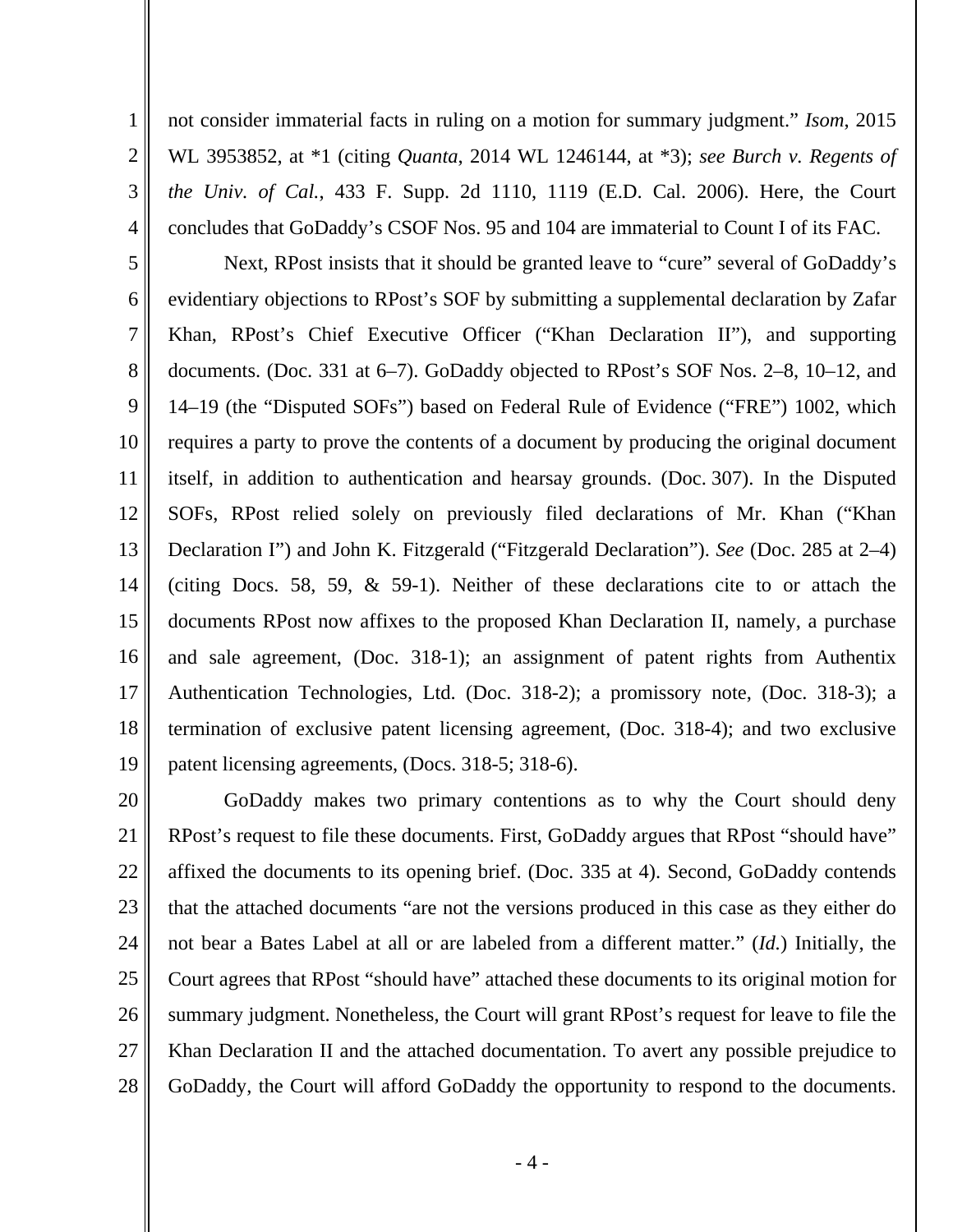*See Provenz v. Miller*, 102 F.3d 1478, 1483 (9th Cir. 1996) ("Where new evidence is presented in a reply to a motion for summary judgment, the district court should not consider the new evidence without giving the [non-]movant an opportunity to respond." (quotation omitted)).

6 7 As to the remainder of RPost's RSOF, RPost elected to "withdraw" those facts, "[w]ithout conceding the merits of GoDaddy's arguments." (Doc. 331 at 7). Thus, the Court will not consider the remainder of RPost's RSOF when ruling on RPost's motion for summary judgment.

8 9

1

2

3

4

5

### **3. Conclusion**

10 11 12 13 14 15 16 For efficiency purposes, the Court will deny GoDaddy's motion to strike but will not consider the portions of RPost's RSOF that (1) RPost withdrew, (2) serve to "correct" the record, or (3) rebut GoDaddy's CSOF Nos. 95 and 104. The Court will grant RPost's request for leave to file documents to "cure" the evidentiary objections made by GoDaddy. Because RPost already filed the relevant documents, GoDaddy shall have three days from the date of this Order to file its own controverting statement of facts to RPost's RSOF Nos. 2–8, 10–12, and 14–19 only.

17

#### **B. RPost's Motion to Strike**

18 19 20 21 22 23 24 RPost moves the Court to strike or alternatively seal Exhibit 40 to GoDaddy's reply in support of its motion for summary judgment. (Doc. 324). After RPost filed this motion, the parties acknowledged to the Court that RPost's motion to strike could be granted due to the Court's ruling on GoDaddy's *Daubert* motion. Specifically, GoDaddy stated that Exhibit 40 has no relevance to the currently pending motions for summary judgment, and thus, can be stricken from the record. Consequently, the Court will grant the motion to the extent it seeks to strike Exhibit 40 from the record, without prejudice.

25

#### **II. Motions to Seal**

26 27 28 RPost moves the Court to seal two documents containing the following information which purportedly contain "trade secrets": (1) GoDaddy's computer code for its e-mail servers, *see* (Doc. 305 at 3), and (2) RPost's "suppliers," *see* (Doc. 319 at 3).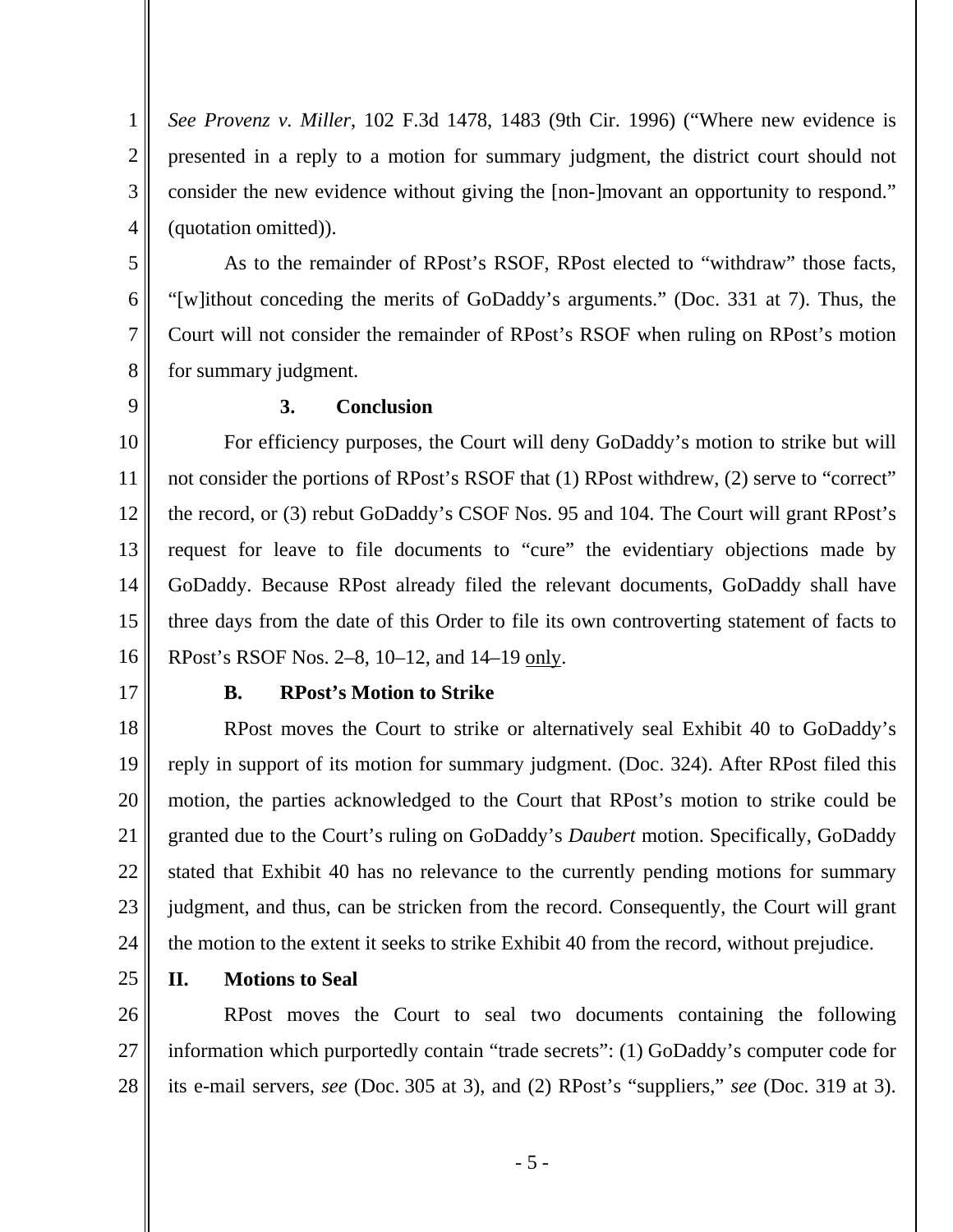1 2 GoDaddy does not oppose either motion.

**A. Legal Standard** 

3 4 5 6 7 8 9 10 11 It has long been recognized that the public has a general right of access "to inspect and copy . . . judicial records and documents." *Nixon v. Warner Commc'ns, Inc.*, 435 U.S. 589, 597 (1978). This right of access extends to all judicial records except those that have "traditionally been kept secret for important policy reasons," namely grand jury transcripts and certain warrant materials. *Kamakana v. City & Cnty. of Honolulu*, 447 F.3d 1172, 1178 (9th Cir. 2006). Nevertheless, "the common-law right of inspection has bowed before the power of a court to insure that its records" do not "serve as . . . sources of business information that might harm the litigant's competitive standing." *Nixon*, 435 U.S. at 598.

12 13 14 15 16 17 "Unless a particular court record is one traditionally kept secret, a strong presumption in favor of access is the starting point." *Kamakana*, 447 F.3d at 1178 (quotation omitted). A party seeking to seal a judicial record bears the burden of overcoming this presumption by either meeting the "compelling reasons" standard if the record is a dispositive pleading, or the "good cause" standard if the record is a nondispositive pleading. *Id.* at 1180.<sup>2</sup>

18

-

27

28

According to the majority, the district court here erred because it "relied on language in our cases which provides that when a party is attempting to keep records attached to a 'non-dispositive' motion under seal, it need only

<sup>19</sup>  20 21 22 23 24 25 26  $2$  In a recent opinion, a panel of the Ninth Circuit shifted from the dispositive/nondispositive analysis to a review of the relationship between the underlying motion and the merits of the case. *See Ctr. for Auto Safety v. Chrysler Grp, LLC*, No. 15-55084, 2016 WL 142440, at \*6 (9th Cir. Jan. 11, 2016) ("*Auto Safety*"). Specifically, *Auto Safety* held that public access to records attached to a motion that is "more than tangentially related to the merits of a case" will be reviewed under the "compelling interest" standard, while documents attached to a motion that does not have a "tangential" relationship to the merits of a case may be sealed if "good cause" is shown. *Id.* However, because *Auto Safety* was only a panel decision and not *en banc*, prior Ninth Circuit precedent centralizing the inquiry on whether the record is dispositive or non-dispositive was not overruled. *See Miller v. Gammie*, 335 F.3d 889, 899 (9th Cir. 2003) (en banc). Circuit Judge Sandra S. Ikuta stated as much in her Dissent: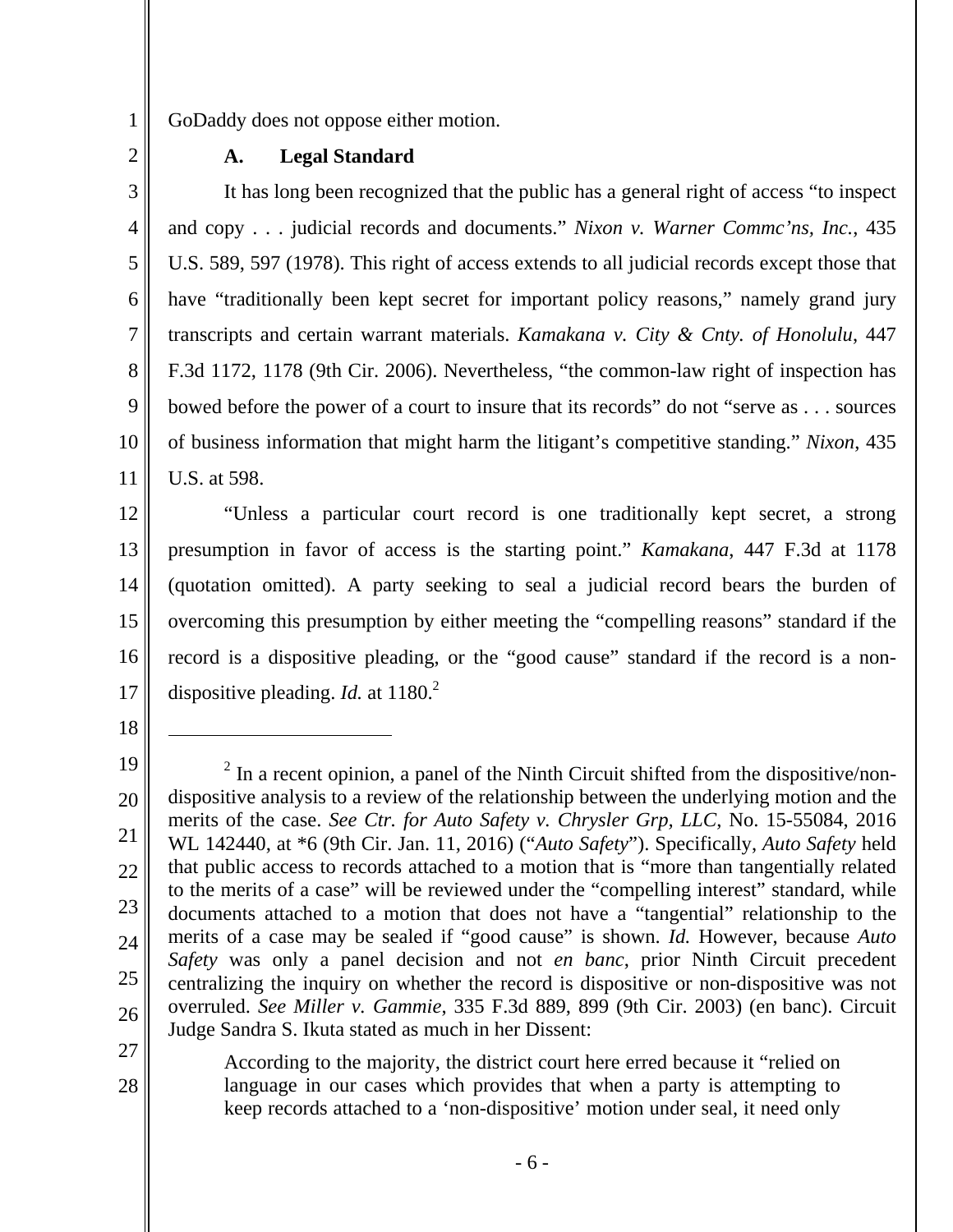6 7 What constitutes a "compelling reason" is "best left to the sound discretion of the trial court." *Nixon*, 435 U.S. at 599. The Court must "balance the competing interests of the public and the party who seeks to keep certain judicial records secret." *Kamakana*, 447 F.3d at 1179. If the Court decides to seal certain judicial records after considering these interests, "it must base its decision on a compelling reason and articulate the factual basis for its ruling, without relying on hypothesis or conjecture." *Id.* Generally, "compelling reasons sufficient to outweigh the public's interest in disclosure and justify sealing court records exist when such court files might have become a vehicle for improper purposes, such as the use of records to gratify private spite, promote public scandal, circulate libelous statements, or release trade secrets." *Id.* (quotation omitted).

11 12 13 14 15 16 17 18 19 20 21 In the business context, a "trade secret may consist of any formula, pattern, device or compilation of information which is used in one's business, and which gives him an opportunity to obtain an advantage over competitors who do not know or use it." *In re Elec. Arts, Inc.*, 298 F. App'x 568, 569–70 (9th Cir. 2008) (quotation omitted). As this Court has observed in the past, "because confidentiality alone does not transform business information into a trade secret, a party alleging trade secret protection as a basis for sealing court records must show that the business information is in fact a trade secret." *PCT Int'l Inc. v. Holland Elecs. LLC*, 2014 WL 4722326, at \*2 (D. Ariz. Sept. 23, 2014) (quotation omitted). In other words, "[s]imply mentioning a general category of privilege, without any further elaboration or any specific linkage with the documents, does not satisfy the burden." *Kamakana*, 447 F.3d at 1184.

22

 $\overline{a}$ 

1

2

3

4

5

8

9

10

- 23 24
- 25
- 26 27

28

show 'good cause.'" Maj. op. at 5. This comes as a surprise, because the "language in our cases" constitutes binding precedent. But no matter, the majority invents a new rule, namely that a party cannot keep records under seal if they are attached to any motion that is "more than tangentially related to the merits of a case," Maj. op. at 17, unless the party can meet the "stringent standard" of showing that compelling reasons support secrecy, Maj. op. at 8. Because this decision overrules circuit precedent and vitiates Rule 26(c) of the Federal Rules of Civil Procedure, I strongly dissent.

*Auto Safety*, 2016 WL 142440, at \*9.

- 7 -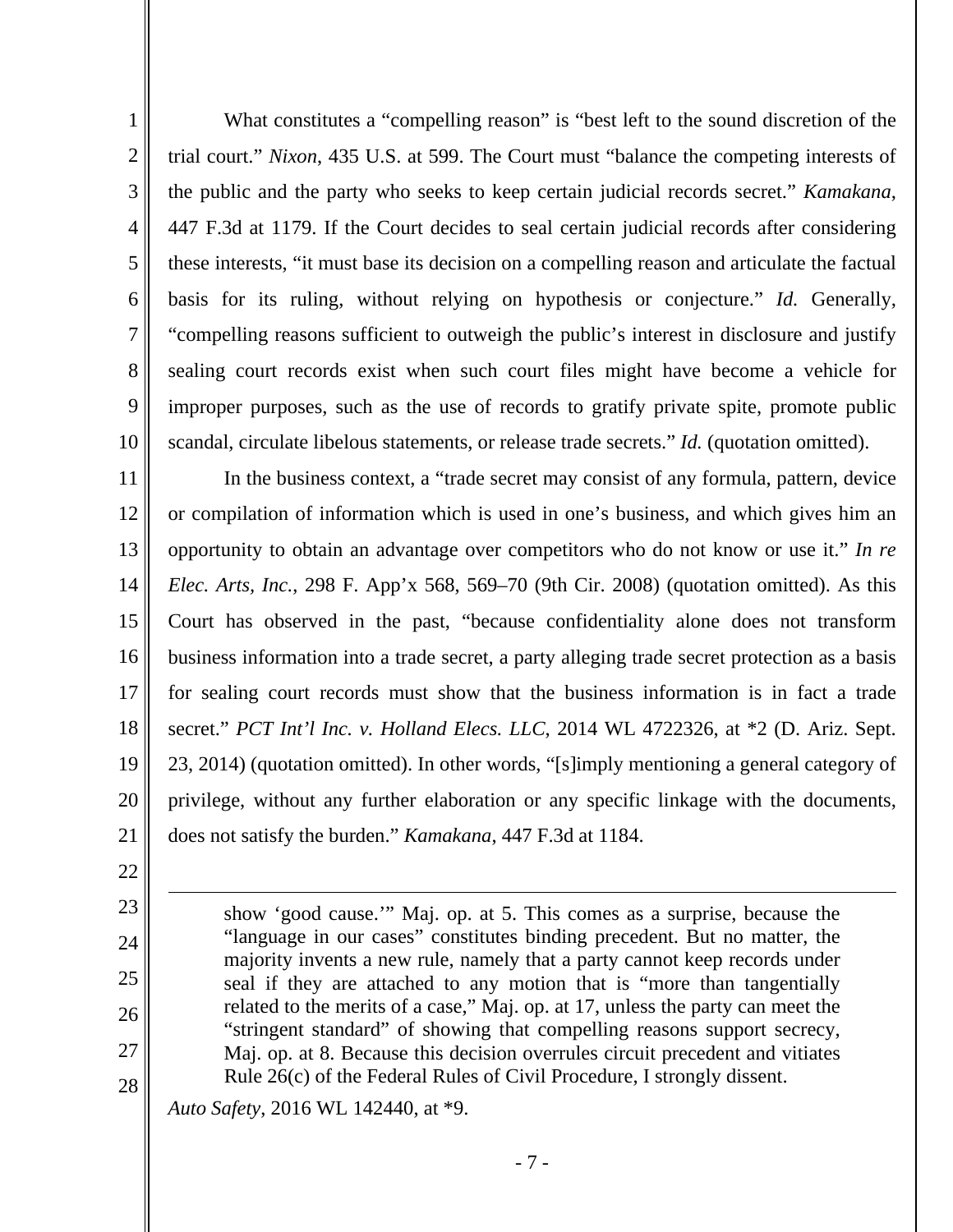#### **B. Analysis**

1

2

3

4

In this case, RPost seeks to seal two documents that relate to the parties' crossmotions for summary judgment. Thus, RPost must present "compelling reasons" that the documents are entitled to sealing treatment. *See Kamakana*, 447 F.3d at 1180.<sup>3</sup>

5 6 7 8 9 10 11 12 13 14 15 16 As to the document disclosing GoDaddy's computer code, the Court finds that compelling reasons exist for sealing the document as source code falls squarely within the realm of a trade secret. *See, e.g.*, *Apple, Inc. v. Samsung Elecs. Co., Ltd.*, 2012 WL 6115623, at \*2 (N.D. Cal. Dec. 10, 2012) (sealing declaration that "consist[ed] entirely of Samsung's source code" because it "clearly meets the definition of a trade secret" and sealing portions of another declaration that "reproduce[d] ordiscuss[ed] in any detail Samsung's confidential source code"); *Microsoft Corp. v. Motorola, Inc.*, 2012 WL 5476846, at \*2–4 (W.D. Wash. Nov. 12, 2012) (sealing "confidential source code"); *Network Appliance, Inc. v. Sun Microsystems Inc.*, 2010 WL 841274, at \*2–5 (N.D. Cal. Mar. 10, 2010) (sealing exhibits that disclosed source code); *see also Agency Solutions.Com, LLC v. TriZetto Grp., Inc.*, 819 F. Supp. 2d 1001, 1017 (E.D. Cal. 2011) (noting that "source code is undoubtably [sic] a trade secret").

17 18 19 20 21 22 23 24 25 Regarding RPost's "supplier" information, the Court finds that this information is merely tangentially related to the merits of RPost's motion for summary judgment. Under such circumstances, the public's interest in the information is at its nadir. On the other hand, RPost explains that it would suffer "grievous harm" from public disclosure of this "sensitive proprietary information" because only it has access to the information and uses it to "obtain an advantage" over its competitors. (Doc. 319 at 3). On balance, because sealing RPost's "supplier" information will have no impact on the public's need to understand court proceedings and RPost's competitive standing would be harmed by public disclosure, the Court will permit RPost to file this information under seal. *See* 

26

 $\overline{a}$ 

<sup>27</sup>  28 <sup>3</sup> Under the *Auto Safety* test, the "compelling reasons" standard would still apply as a motion for summary judgment is undoubtedly "more than tangentially related to the merits of the case." *See Auto Safety*, 2016 WL 142440, at \*6.